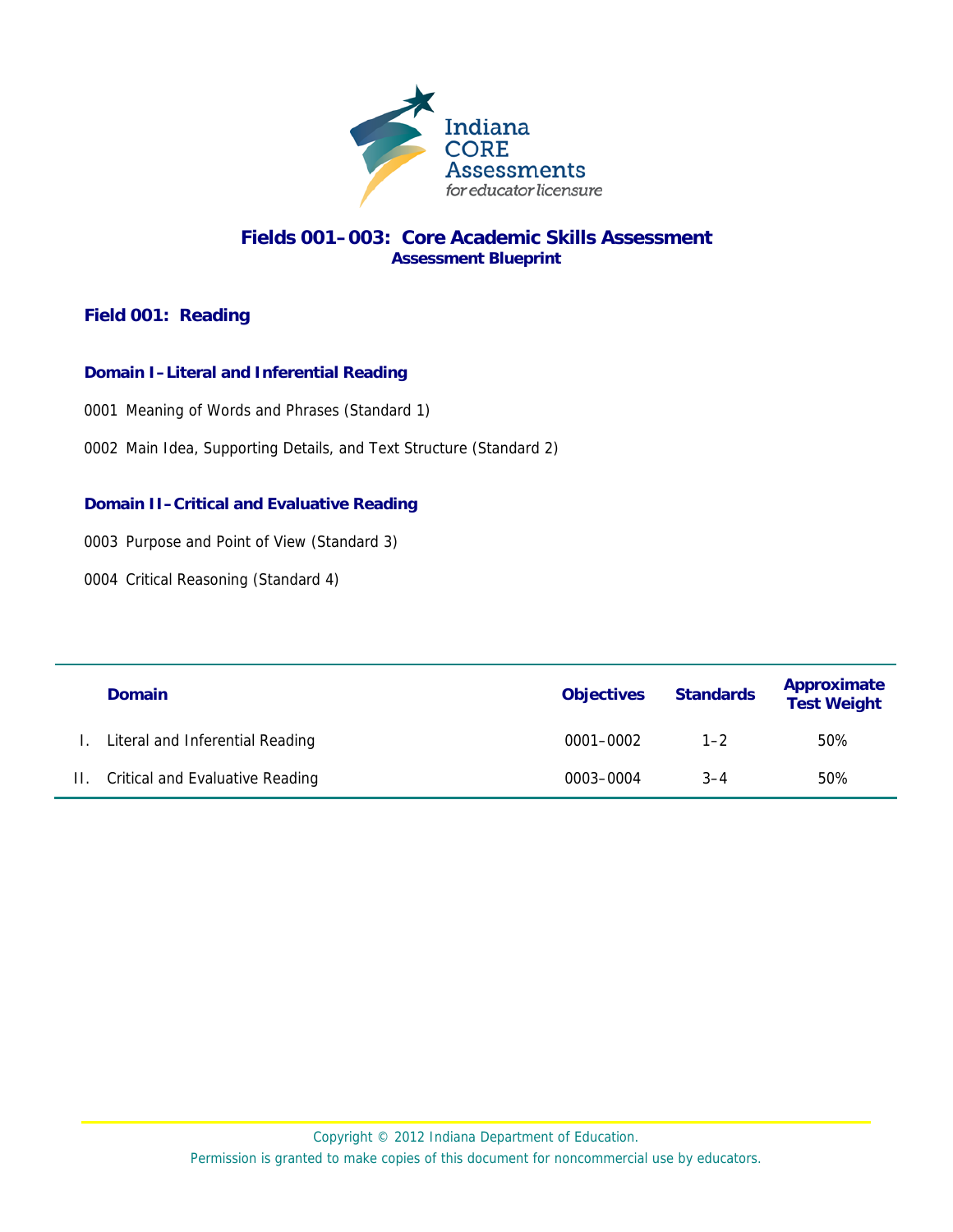## **Field 002: Mathematics**

#### **Domain I–Numbers and Algebra**

0005 Number and Quantity (Standard 9)

0006 Algebra and Functions (Standard 10)

#### **Domain II–Geometry and Statistics**

0007 Measurement and Geometry (Standard 11)

0008 Statistics and Probability (Standard 12)

|         | <b>Domain</b>                  | <b>Objectives</b> | <b>Standards</b> | Approximate<br><b>Test Weight</b> |
|---------|--------------------------------|-------------------|------------------|-----------------------------------|
| L.      | Numbers and Algebra            | 0005-0006         | $9 - 10$         | 60%                               |
| $\Pi$ . | <b>Geometry and Statistics</b> | 0007-0008         | $11 - 12$        | 40%                               |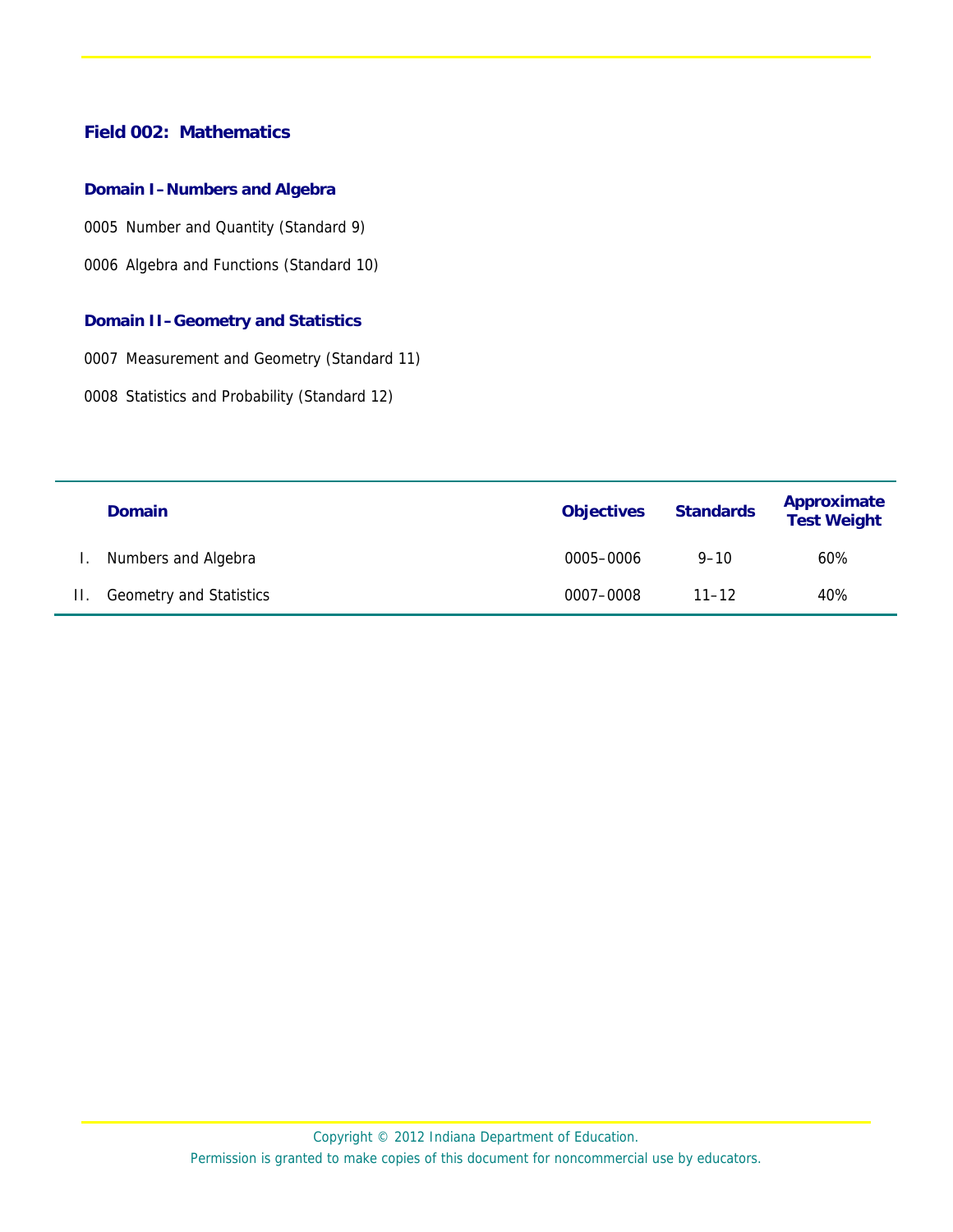# **Field 003: Writing**

#### **Domain I–Foundations of Effective Writing**

- 0009 Clear and Coherent Writing (Standard 5)
- 0010 Strong and Developed Writing (Standard 6)
- 0011 Grammar, Usage, and Mechanics (Standard 7)

#### **Domain II–Writing Assignment**

0012 Writing Assignment (Standard 8)

|         | <b>Domain</b>                    | <b>Objectives</b> | <b>Standards</b> | Approximate<br><b>Test Weight</b> |
|---------|----------------------------------|-------------------|------------------|-----------------------------------|
|         | Foundations of Effective Writing | 0009-0011         | $5 - 7$          | 60%                               |
| $\Pi$ . | <b>Writing Assignment</b>        | 0012              | 8                | 40%                               |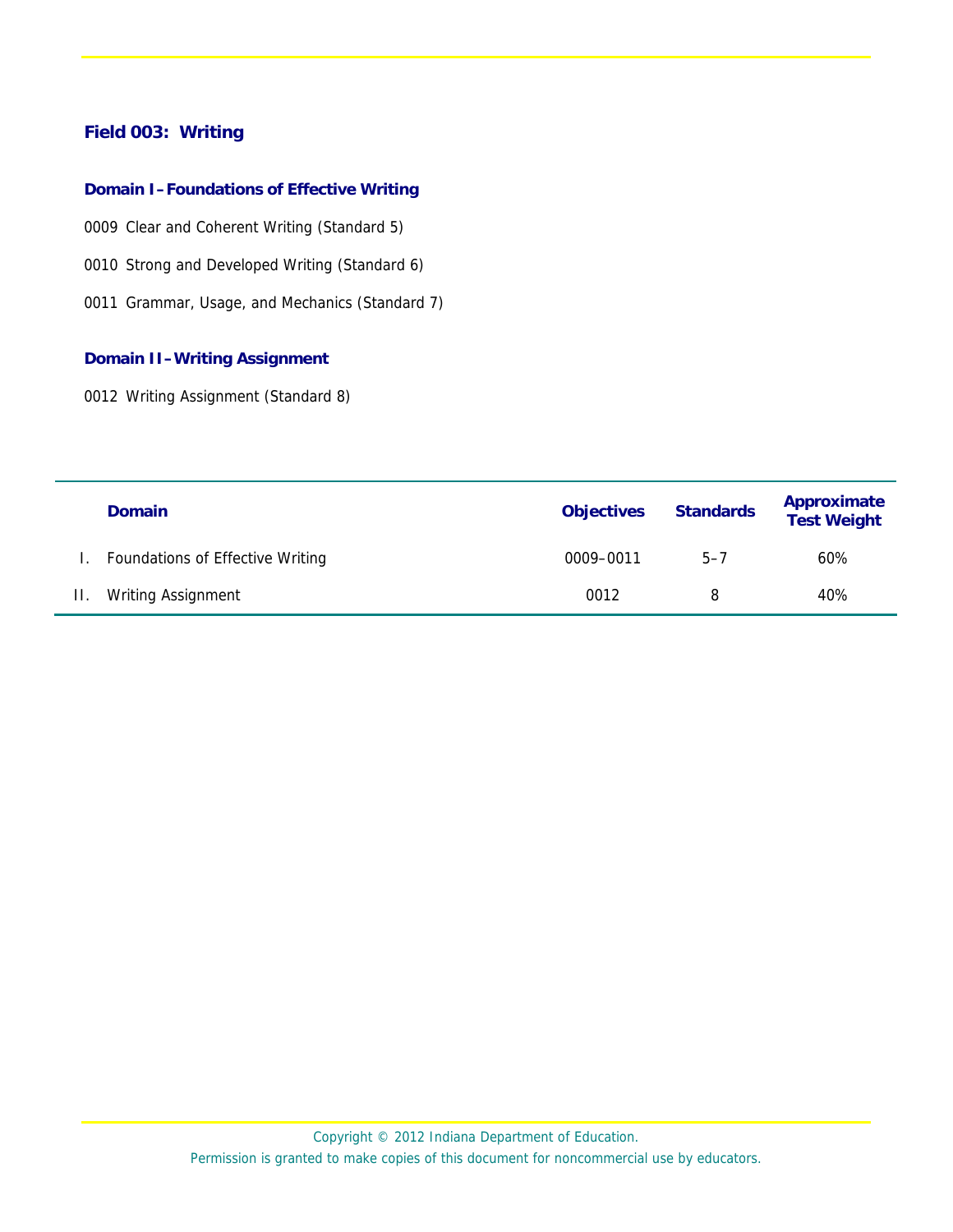#### **Standard 1: Meaning of Words and Phrases**

## **Indiana educators demonstrate the ability to determine the meaning of words and phrases in context, including:**

- **1.1** applying knowledge of word structure, context, and syntax to determine the meanings of words and phrases in a text
- **1.2** determining the meaning of unknown and multiple-meaning words and phrases
- **1.3** understanding figurative language, word relationships, and nuances in word meanings
- **1.4** determining the denotative and connotative meanings of words and phrases

## **Standard 2: Main Idea, Supporting Details, and Text Structure**

#### **Indiana educators demonstrate understanding of the central ideas, supporting details, and structure of a text, including:**

- **2.1** determining the central ideas or themes of a text
- **2.2** analyzing the development of central ideas or themes of a text
- **2.3** analyzing the structure of a text, including how specific sentences and paragraphs relate to one another
- **2.4** recognizing ideas that support, illustrate, or elaborate the main idea of a text
- **2.5** recognizing an effective summary or outline of the main idea and key supporting ideas and details of a text

#### **Standard 3: Purpose and Point of View**

## **Indiana educators demonstrate understanding of the writer's purpose and point of view, including:**

- **3.1** recognizing a writer's stated or implied purpose for writing
- **3.2** recognizing how a writer's choice of words or phrases expresses meaning and influences readers
- **3.3** determining a writer's opinion or point of view
- **3.4** assessing how point of view or purpose shapes the content and style of a text

#### **Standard 4: Critical Reasoning**

#### **Indiana educators use critical-reasoning skills to evaluate texts, including:**

- **4.1** identifying cause-and-effect relationships in a text
- **4.2** drawing conclusions and making inferences from stated or implied information in a text
- **4.3** recognizing the assumptions on which an argument depends
- **4.4** evaluating the argument and claims made in a text, including the validity of the reasoning and the relevance and sufficiency of the evidence
- **4.5** analyzing how two or more texts address similar themes or topics
- **4.6** assessing the credibility, objectivity, or bias of a text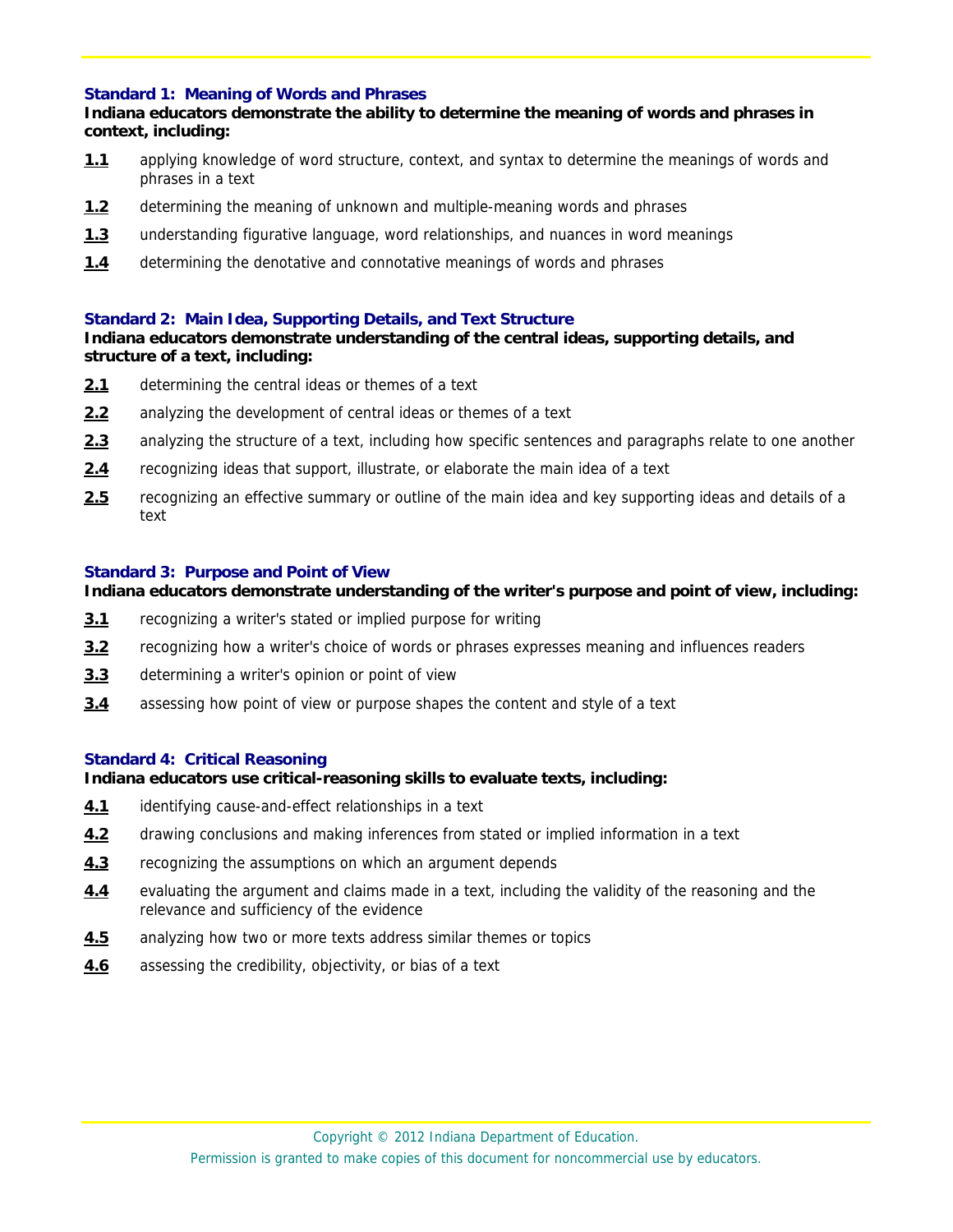## **Standard 5: Clear and Coherent Writing**

**Indiana educators understand how to produce clear and coherent writing in which the development, organization, and style are appropriate to the task, purpose, and audience, including:** 

- **5.1** recognizing writing that is effective for a given purpose, audience, and occasion
- **5.2** using strategies that achieve unity and focus in writing
- **5.3** selecting effective thesis statements, topic sentences, and supporting details
- **5.4** recognizing methods of effectively organizing paragraphs and passages
- **5.5** organizing text to give effective emphasis to important words, phrases, and ideas
- **5.6** reorganizing sentences or paragraphs to achieve a logical sequence of ideas
- **5.7** selecting effective transitions between ideas and using transitions to clarify relationships among ideas

## **Standard 6: Strong and Developed Writing**

## **Indiana educators understand how to develop and strengthen writing by revising, editing, rewriting, or trying a new approach, including:**

- **6.1** editing text to introduce and conclude ideas effectively
- **6.2** editing text to coordinate and subordinate ideas effectively
- **6.3** editing text to create or improve the parallel structure of words, phrases, or ideas
- **6.4** revising text to eliminate distracting or unnecessary information or details
- **6.5** revising text to achieve precise and appropriate language
- **6.6** revising text to replace imprecise or inappropriate words or phrases
- **6.7** revising text to eliminate wordiness and redundancy
- **6.8** revising text to eliminate unnecessary shifts in point of view
- **6.9** revising text to eliminate misplaced or dangling modifiers, ambiguous or awkward pronoun references, and shifts in tense or mood

#### **Standard 7: Grammar, Usage, and Mechanics**

## **Indiana educators demonstrate command of the conventions of standard English grammar, usage, and mechanics, including:**

- **7.1** applying knowledge of the standard use of verb forms
- **7.2** applying knowledge of the standard use of pronouns
- **7.3** applying knowledge of the standard use of adjectives and adverbs
- **7.4** applying knowledge of the standard use of prepositions
- **7.5** applying knowledge of subject-verb agreement and pronoun-antecedent agreement
- **7.6** applying knowledge of the standard use of comparatives, superlatives, and possessives
- **7.7** applying knowledge of the rules of spelling and of commonly misspelled words
- **7.8** applying knowledge of the rules of capitalization and the standard use of capital letters
- **7.9** applying knowledge of the rules of punctuation and the standard use of punctuation marks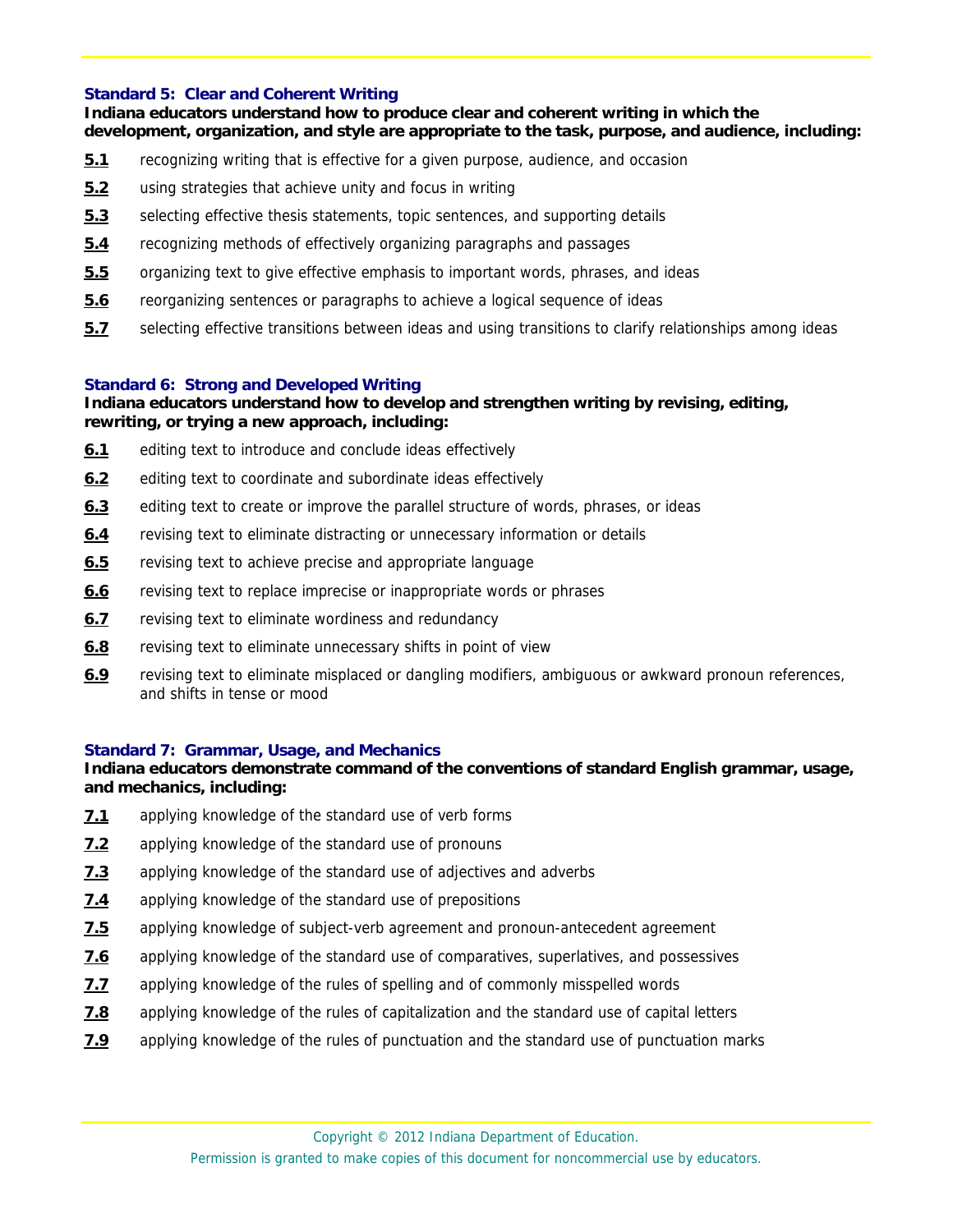#### **Standard 8: Writing Assignment**

**Indiana educators demonstrate the ability to write arguments to support claims in an analysis of substantive topics using valid reasoning and relevant and sufficient evidence, including:** 

- **8.1** analyzing the claims made in a substantive informational text
- **8.2** writing arguments to support claims and counterclaims with clear reasons and relevant evidence
- **8.3** stating and maintaining focus on key ideas through the use of a clear thesis statement and topic sentences
- **8.4** organizing ideas effectively and maintaining a logical sequence of ideas
- 8.5 establishing and maintaining a formal style and objective tone
- **8.6** providing a conclusion that follows from and supports the argument presented
- **8.7** using language and vocabulary that are clear, precise, and appropriate for a given audience and purpose
- **8.8** demonstrating command of the conventions of standard English grammar
- **8.9** demonstrating command of the conventions of standard English capitalization, punctuation, and spelling

## **Standard 9: Number and Quantity**

**Indiana educators demonstrate knowledge of number systems, number representations, number operations, and basic number theory, including:** 

- **9.1** recognizing, converting among, and ordering various representations of rational numbers (e.g., integers, fractions, decimals, powers)
- **9.2** representing rational and irrational numbers on number lines and coordinate axes
- **9.3** computing fluently with rational numbers, including applying order of operations
- **9.4** solving multistep problems and estimating solutions to problems using a variety of number representations
- **9.5** finding common factors and multiples of multidigit numbers
- **9.6** recognizing and representing ratio concepts (e.g., proportions, unit rates, percents)
- **9.7** applying ratio concepts and proportional reasoning to solve mathematical and real-world problems

## **Standard 10: Algebra and Functions**

#### **Indiana educators demonstrate knowledge of mathematical expressions, basic algebraic techniques, and the use of equations and inequalities to model and solve problems, including:**

- **10.1** applying properties of arithmetic to algebraic expressions
- **10.2** solving one-variable equations and inequalities
- **10.3** evaluating algebraic expressions for a given value of a variable
- **10.4** recognizing equivalent versions of algebraic expressions
- **10.5** recognizing the difference between an independent and a dependent variable
- **10.6** analyzing and solving linear equations and systems of equations
- **10.7** using variables and algebraic expressions to model and solve real-world problems